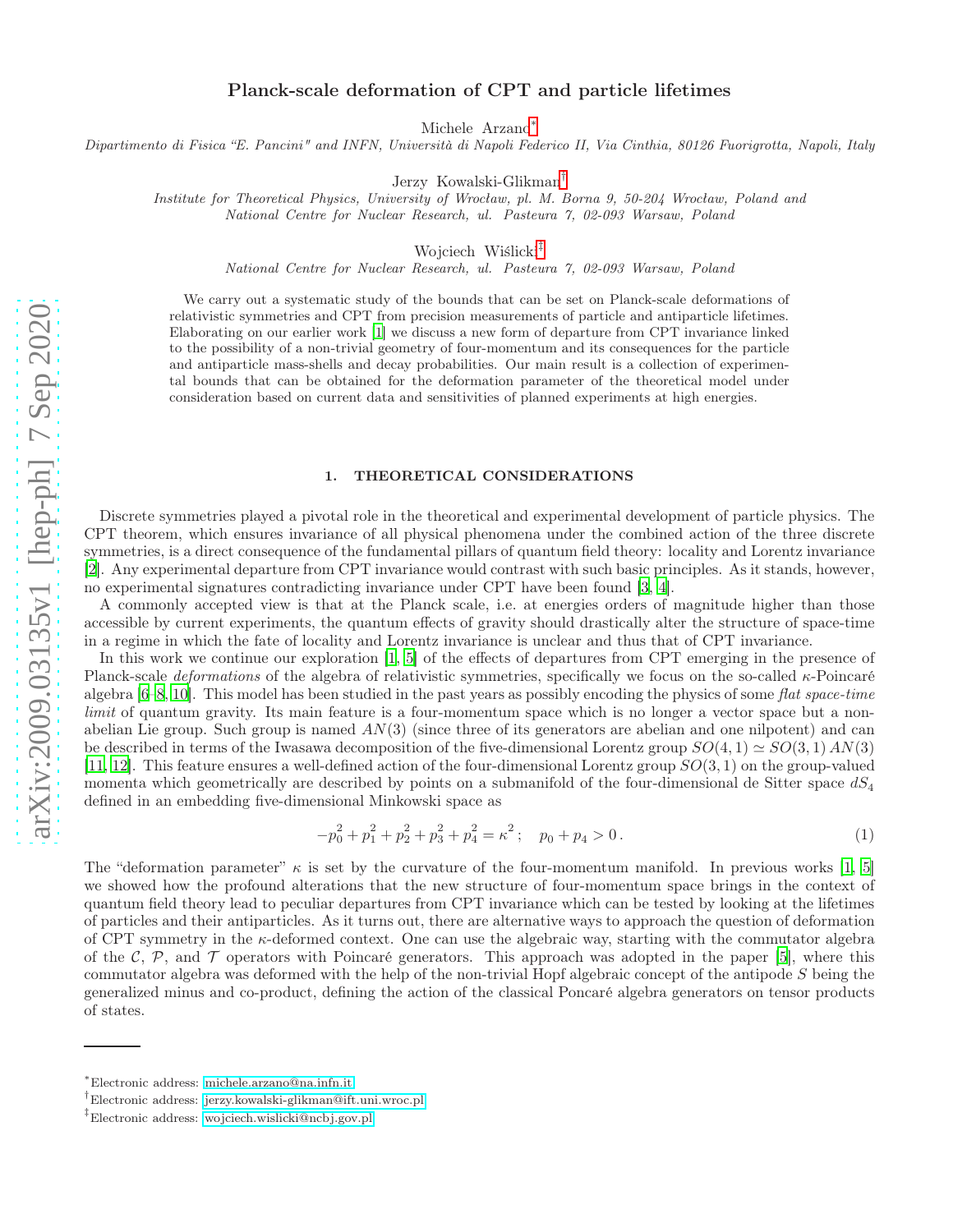Alternatively, one can take as a starting point the deformed, free quantum field. In what follows we will choose this route here, borrowing the results from the upcoming paper [\[13\]](#page-5-10). In this work we constructed the  $\kappa$ -deformed theory of a free complex scalar field. The result that concerns us here in the context of CPT symmetry is that the mass-shell relations for particles and antiparticles are not identical, but deformed in a subtle way. Let us describe this in details.

When embedding coordinates on the momentum manifold are taken as four-momenta of a particle, the associated translation generators  $P_\mu$  are elements of the *κ*-Poincaré algebra expressed in the "classical basis"[\[14,](#page-5-11) [15\]](#page-5-12) since the action of the Lorentz generators on  $P_\mu$  on one-particle states labelled by four-momenta  $p_\mu$  is the standard one and the mass Casimir invariant of the algebra is undeformed:  $P_0^2 - P_1^2 = m^2$ . A complete characterization of the space-time symmetries of the theory, however, requires a specification of their action on tensor products of one-particle states, describing systems with many particles. In the standard Poincaré case the action of symmetry generators follows the Leibniz rule of derivatives resulting in the total momentum of a two-particles state being the sum of the momenta carried by its constituents. In the κ-Poincaré context one finds instead that the addition rules for spatial momenta and energies are given by

$$
\left(p^{(1)} \oplus p^{(2)}\right)_i = p_i^{(1)} \frac{E^{(2)} + p_4^{(2)}}{\kappa} + p_i^{(2)},\tag{2}
$$

$$
\left(E^{(1)} \oplus E^{(2)}\right) = \frac{1}{\kappa} E^{(1)} \left(E^{(2)} + p_4^{(2)}\right) + \frac{\kappa E^{(2)} + \mathbf{p}^{(1)} \cdot \mathbf{p}^{(2)}}{E^{(1)} + p_4^{(1)}},\tag{3}
$$

where

<span id="page-1-0"></span>
$$
p_4 = \sqrt{E^2 - \mathbf{p}^2 + \kappa^2} \,. \tag{4}
$$

This non-trivial composition of momenta is a direct consequence of the non-Abelian group law of  $AN(3)$  (see ref. [\[16](#page-5-13)] for more details.) Such  $\kappa$ -deformed rule of composition of four-momenta [\(2\)](#page-1-0) is directly related to the noncommutative structure of the  $\kappa$ -Minkowski space-time [\[10](#page-5-7)] "dual" to the  $AN(3)$  momentum space. The spacetime noncommutativity is encoded in the star product  $\star$  of functions on spacetime which for plane waves takes the form

$$
e^{i(E^{(1)}t-\mathbf{p}^{(1)}\mathbf{x})} + e^{i(E^{(2)}t-\mathbf{p}^{(2)}\mathbf{x})} = e^{i((E^{(1)}\oplus E^{(2)})t-(\mathbf{p}^{(1)}\oplus \mathbf{p}^{(2)})\mathbf{x})},
$$
\n(5)

with ⊕ defined in Eq. [\(2\)](#page-1-0). Associated to the deformed composition rule we have a notion of the deformed inverse ⊖ reflecting the AN(3) group inversion law, for which  $(\ominus p)_i \oplus p_i = p_i \oplus (\ominus p)_i = 0$  where

<span id="page-1-1"></span>
$$
\Theta p_i = -p_i \frac{\kappa}{E + p_4} \equiv S(p)_i. \tag{6}
$$

Such deformed inverse [\(6\)](#page-1-1) is known as *antipode* and denoted by  $S(p)_i \equiv \bigoplus p_i$ . Now, we get to our main point: as mentioned above, the four-momenta of a particle of mass  $m$  are related by an ordinary mass-shell relation

$$
p^2 - m^2 = E^2 - \mathbf{p}^2 - m^2 = 0.
$$
 (7)

For the corresponding antiparticle however, the mass-shell relation is given in terms of the antipode  $S$ 

<span id="page-1-2"></span>
$$
\bar{S}(p)^{2} - m^{2} = \bar{S}(E)^{2} - \bar{S}(p)^{2} - m^{2} = 0,
$$
\n(8)

where the components of the antipode are given by  $\mu$ 

<span id="page-1-3"></span>
$$
\bar{S}(E) = E - \frac{\mathbf{p}^2}{E + \sqrt{\kappa^2 + E^2 - \mathbf{p}^2}},
$$
  

$$
\bar{S}(\mathbf{p}) = \frac{\kappa \mathbf{p}}{E + \sqrt{\kappa^2 + E^2 - \mathbf{p}^2}}.
$$
 (9)

One can check by the direct computation that the first equality in Eq. [\(8\)](#page-1-2) implies the second one, and vice versa. This means that both the particle and the antiparticle belong to the same mass-shell manifold. Moreover, when the particle is at rest, its momentum **p** vanishes and  $E = m$ . When the antiparticle is at rest its momentum  $S(p)$  again is equal to zero and  $S(E) = m$ .

This definition of  $\bar{S}$  differs from the standard one of the antipode S by a sign. This difference is a consequence of the fact that the momentum space of the antiparticle is a submanifold of de Sitter momentum space antipodal to the submanifold describing the momentum space of the particle. See Ref. [\[13](#page-5-10)] for details.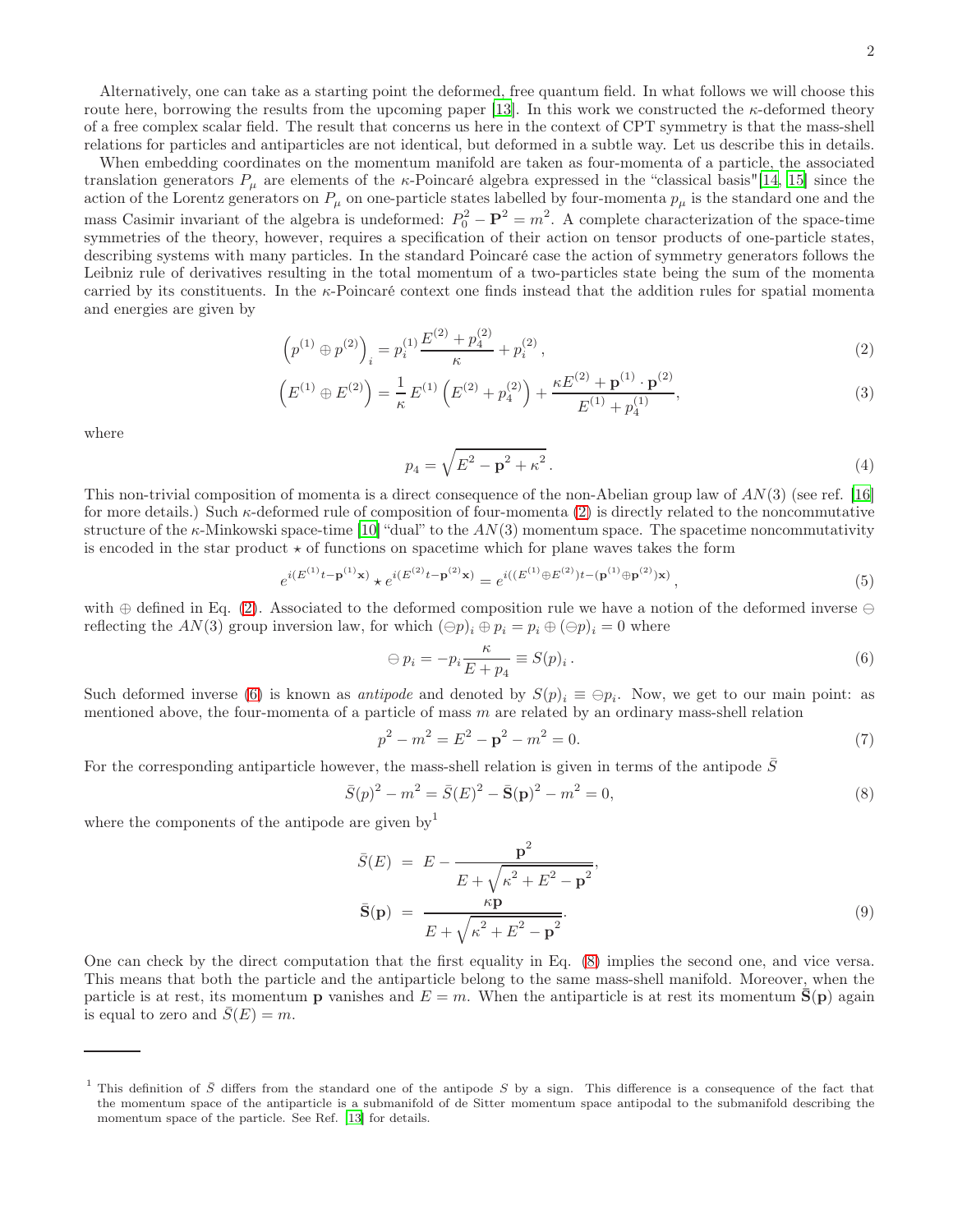## 2. PHENOMENOLOGY OF CPT DEFORMATION

Consider now a particle and its antiparticle at rest in the laboratory frame. For an observer boosted with respect to this frame with a boost parameter  $\gamma$  the particle has energy and momentum

$$
E = m\gamma,
$$
  
 
$$
|\mathbf{p}| = m\sqrt{\gamma^2 - 1}.
$$
 (10)

For the antiparticle, however, the situation is different. According to Eq. [\(9\)](#page-1-3), its energy and momentum are equal to

$$
\bar{S}(E) = m\gamma - \frac{m^2(\gamma^2 - 1)}{m\gamma + \sqrt{\kappa^2 + m^2}},
$$
  

$$
\bar{S}(|\mathbf{p}|) = \frac{\kappa m \sqrt{\gamma^2 - 1}}{m\gamma + \sqrt{\kappa^2 + m^2}}.
$$
 (11)

We can express the boost parameter  $\gamma$  as a function of energy of the particle  $\gamma = E/m$  obtaining for the energy of the antiparticle

<span id="page-2-0"></span>
$$
\bar{S}(E) = E - \frac{E^2 (1 - 1/\gamma^2)}{E + \sqrt{\kappa^2 + m^2}}
$$
  
\n
$$
\approx E - \frac{E^2}{\kappa} \left(1 - \frac{1}{\gamma^2}\right)
$$
  
\n
$$
= E - \frac{p^2}{\kappa}.
$$
\n(12)

This subtle difference between the energy of the particle and its antiparticle [\(12\)](#page-2-0) reflects on different Lorentz factors affecting their lifetimes when passing from the rest frames to the laboratory frame. These Lorentz boosts are equal to  $E/m$  for the particle and  $S(E)/m$  for antiparticle, leading to the different decay probabilities

<span id="page-2-1"></span>
$$
\mathcal{P}_{\text{part}} = \frac{\Gamma E}{m} \exp\left(-\Gamma t \frac{E}{m}\right),
$$
\n
$$
\mathcal{P}_{\text{apart}} = \Gamma \left(\frac{E}{m} - \frac{\mathbf{p}^2}{\kappa m}\right) e^{-\Gamma t \left(\frac{E}{m} - \frac{\mathbf{p}^2}{\kappa m}\right)},
$$
\n(13)

where t denotes the particle's proper time and  $\Gamma = 1/\tau$  stands for its decay width. At the phenomenological level this differences can be tested using precision measurements of lifetimes of particles and antiparticles in experiments at very high energies. Natural candidates for such measurements are the particle-antiparticle pairs, where both objects in a pair are their mutual CPT images, originating from two-body decays of resonances produced on existing or planned accelerators: the Large Hadron Collider (LHC) and the Future Circular Collider (FCC) [\[17\]](#page-5-14), both at CERN. Such experimental setting is advantageous for our study. Kinematics ensures that in the absence of deformation both particles have the same energies and fly back-to-back with equal momenta in the resonance rest frame. Transforming both particles to the laboratory frame and choosing pairs with the same transverse momenta one selects samples suitable for this study. Since an undeformed CPT transformation leaves energies and three-momenta intact, testing CPT invariance using pairs of CPT-coupled particles requires that their momenta are equal. Particles in pairs originating from resonance decays have non-zero transverse momenta such that even boosted using large Lorentz γ, their momenta remain slightly divergent with small opening angles  $\theta$ , of the order  $10^{-6} - 10^{-8}$  rad for energies considered here. In order to make the pair strictly CPT-invariant and thus get rid of any differences besides those of the deformation, the momenta should be aligned by rotating them by  $\pm\theta$ . This is equivalent to assuming neither CPTnor Lorentz violation due to anisotropy of space. The latter hypothesis is well supported by experimental results on search for a possible sidereal-time-dependence of interference of neutral  $K^0$ ,  $D^0$  or  $B^0$  mesons, where no existence of an absolute direction in space has been detected with accuracy comparable or better than considered here, and with much larger rotations in space [\[4,](#page-5-3) [18](#page-5-15)[–21](#page-6-0)].

In Tab. [I](#page-3-0) we present data on several possible decay channels, Lorentz boosts for energies attainable at LHC and FCC, experimental errors and limits on deformations  $\kappa$ . Crucial for this study is to have very high energy and not too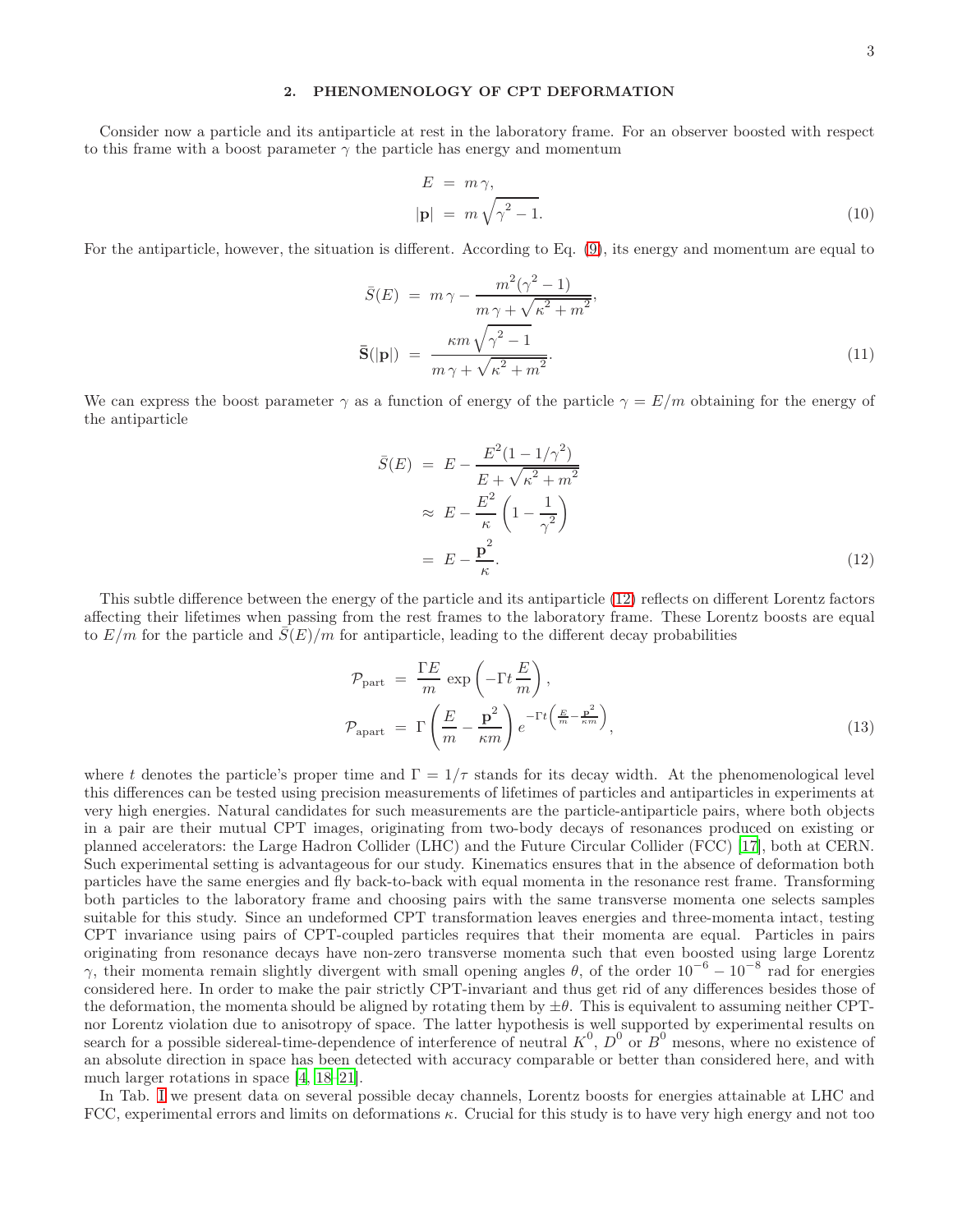heavy particles, since  $1/\kappa$  corrections to lifetimes are proportional to  $p^2$  and to the reciprocal of mass. Concerning experimental accuracy, the critical quantity is an overall uncertainty of the particle lifetime  $\tau$  that limits sensitivity of the measurement of the actual value of  $\kappa$ .

It is worthwile to provide a forecast of limits not only for the lightest particle-antiparticle pairs with the most accurately known lifetimes, like muons, but also for heavier decay products. As seen from Tab. [I,](#page-3-0) limits on  $\kappa$  obtained from the muons and pions are of the same order  $(10^{14}$  GeV for LHC and  $10^{16}$  GeV for FCC) whereas for tau leptons and mesons containing heavy quarks they are only an order of magnitude weaker. Lighter unstable parent resonances with masses around or below 1 GeV, like  $\phi(1020)^0$ ,  $\rho(770)^0$ ,  $\omega(782)^0$  or  $K_S$ , can be more copiously produced in primary collisions and thus provide better statistical accuracy. Heavier resonances, like  $D^0$ ,  $B^0$ ,  $\psi(3770)$  and heavy bottomonia  $\Upsilon(10580)$  and  $\Upsilon(10860)$ , may decay into strange, charm or beauty mesons that live significantly shorter than muons or pions. As seen in Tab. [I,](#page-3-0) for ultrarelativistic energies the  $\gamma$  factor can be as large as  $10^3 - 10^4$  at LHC and  $10^4 - 10^5$  at FCC. This means that for a long-living particle, e.g. muon with  $\tau = 10^{-6}$  s, an accurate determination of particle's lifetime in laboratory requires an experimental baseline to be very long since  $\gamma c \tau = 10^5 - 10^6$  m at LHC and  $10^6 - 10^7$  m at FCC energies. For short-lived particles, like  $B^{\pm}$  living  $10^{-15}$  s, even large Lorentz boosts correspond to  $\gamma c\tau$  not exceeding centimetres which could make the measurements easier.

TABLE I: Limits on deformation parameter κ for set of particle-antiparticle pairs and energies attainable at LHC and FCC. Values of decay times with errors and particle masses are from Ref. [\[24\]](#page-6-1). In calculations of limits for  $\kappa$  the lifetime accuracies were assumed everywhere  $\frac{\sigma_{\tau}}{\tau} = 10^{-6}$ . Lorentz boosts  $\gamma$  were calculated for energies 6.5 TeV for LHC and 50 TeV for FCC.

<span id="page-3-0"></span>

|  |  | $\left  \begin{array}{c} \mu^{\pm} \\ \end{array} \right   \left  \begin{array}{c} J/\psi, \Upsilon \\ \end{array} \right  2.2 \times 10^{-6}$ $\left  \begin{array}{c} 0.11 \\ 0.11 \end{array} \right  2.8 \times 10^{-18}$ $\left  \begin{array}{c} 1 \times 10^{-6} \\ 6.1 \times 10^{4} \end{array} \right  4.7 \times 10^{5}$ $\left  \begin{array}{c} 4 \times 10^{14} \\ \end{array} \right  2 \times 10^{16}$                     |  |  |
|--|--|--------------------------------------------------------------------------------------------------------------------------------------------------------------------------------------------------------------------------------------------------------------------------------------------------------------------------------------------------------------------------------------------------------------------------------------------|--|--|
|  |  | $\begin{array}{ c c c c c c c c } \hline \vphantom{\Big } \tau^{\pm} & J/\psi, \Upsilon & 2.9\times 10^{-13} & 1.8 & \left[1.3\times 10^{-12} \right] 1.7\times 10^{-3} & 3.6\times 10^{3} & 2.8\times 10^{4} & 2.5\times 10^{13} & 1.5\times 10^{15} & 0.000 & 0.000 & 0.000 & 0.000 & 0.000 & 0.000 & 0.000 & 0.000 & 0.000 & 0.0$                                                                                                       |  |  |
|  |  | $\left[ \begin{array}{cc} \pi^{\pm} & \left. \left. \begin{array}{c} K_S, \rho^0, \omega^0 \\ D^0, B^0 \end{array} \right  2.6 \times 10^{-8} \right] & 0.14 \end{array} \right. \nonumber \\ \left. \left. \begin{array}{c} 0.14 & \left. \left. \right  1.8 \times 10^{-16} \right  1.9 \times 10^{-4} \left  4.6 \times 10^4 \right  3.6 \times 10^5 \right  \\ 3.6 \times 10^5 & 3 \times 10^{14} \end{array} \right  1.8 \times 10^{$ |  |  |
|  |  | $\begin{array}{ c c c c c c c c } \hline & & & & \hline \end{array} \left  \begin{array}{c c c c} 0.28 & 0.49 & 0.49 & 1.1\times10^{-12} & 1.6\times10^{-3} & 1.3\times10^{4} & 1.0\times10^{5} & 8.5\times10^{13} & 5.1\times10^{15} & 0.000 & 0.000 & 0.000 & 0.000 & 0.000 & 0.000 & 0.000 & 0.000 & 0.000 & 0.000 & 0.$                                                                                                                |  |  |
|  |  | $\begin{array}{ c c c c c c } \hline D^{\pm} & \psi, B^{0} & \text{1.0}\times 10^{-12} & 1.9 & \text{3.4}\times 10^{-13}\text{ }6.7\times 10^{-3}\text{ }3.5\times 10^{3}\text{ }2.7\times 10^{4}\text{ }2.2\times 10^{13}\text{ }1.3\times 10^{15}\hline \end{array}$                                                                                                                                                                     |  |  |
|  |  |                                                                                                                                                                                                                                                                                                                                                                                                                                            |  |  |

The best experimental accuracy of a mean lifetime,  $10^{-6}$ , is achieved for muons. The most significant contribution to this number comes from a dedicated measurement at low energy where despite the very large event sample the total error is dominated by the number of events: the statistical error is larger by a factor 3 than the systematic one [\[22\]](#page-6-2). For other particles discussed here:  $\tau^{\pm}, \pi^{\pm}, K^{\pm}, D^{\pm}$  and  $B^{\pm}$ , present experimental accuracy is two or three orders of magnitude worse but, if needed, can be improved in currently working flavour factories like BELLE-II, BES-III and experiments at LHC. Therefore, in our estimates we assumed the relative lifetime accuracy of 10<sup>−</sup><sup>6</sup> for each particle.

Currently used experimental techniques provide excellent time resolution. For instance, in the spectrometer used by LHCb it amounts to 45 fs for wide spectrum of momenta [\[23\]](#page-6-3) thus ensuring that systematic contribution to measurements of lifetimes of charged particles should be negligible compared to the statistical one.

A clear distinction between particle and antiparticle is possible due to their decays by using the charge of decay products. In most cases these are leptonic, semileptonic or hadronic decays where charge of the final-state lepton or hadron is equal to that of its parents, e.g.  $\mu^{\pm} \to e^{\pm} \nu_e \nu_\mu$ ,  $\pi^{\pm} \to \mu^{\pm} \nu_\mu$ ,  $K^{\pm} \to l^{\pm} \nu_l$  (*l* standing for e or  $\mu$ ),  $K^{\pm} \to \pi^{\pm} X$ , etc. If not all decays can be easily identified for experimental reasons, like worse identification or reconstruction efficiency for some particles, one has to take partial widths and modify decay times accordingly. In Tab. [I](#page-3-0) we do not list all potentially interesting decay channels. We omit very rare ones, e.g.  $J/\psi(2S) \to n\bar{n}, \Lambda^0 \bar{\Lambda}^0, K^+K^-$ , or those with neutral final states where the distinction between the particle and antiparticle would render it additionally demanding, e.g. if the final states do not contain CPT-coupled particles, as for  $\phi^0 \to K_L K_S$ , or require more complex identification of neutral final-state particles via decay chains, as for example for  $\psi(3770) \to D^0 \bar{D}^0$ ,  $\Upsilon \to B^0 \bar{B}^0$  or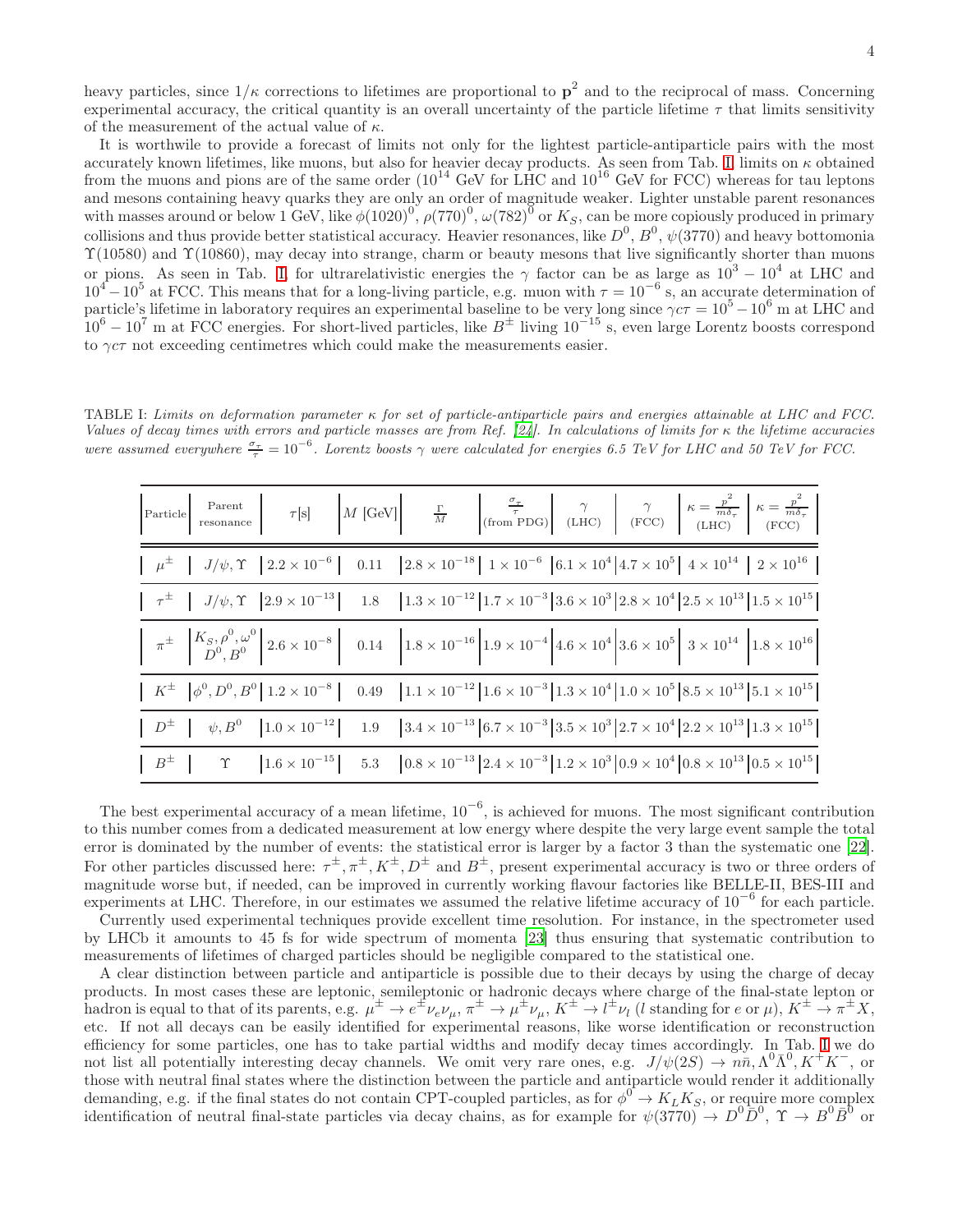$\Upsilon(10860) \to B_s \bar{B}_s.$ 

The eigenstates of CPT, such as  $\pi^0$ , represent a special case. Since  $\pi^0$  is its own antiparticle, in a two-pion state created in the decay  $K_S \to \pi^0 \pi^0$ , pions can be distinguished only kinematically, according to the four-momentum transformation  $-S(p)$ , but their quantum numbers remain the same. Predictions for  $\kappa$  from  $K_S \to \pi^0 \pi^0$  decay are close to that for the  $K_S \to \pi^+\pi^-$ , although for the neutral channel the lifetime is twice that big and its relative accuracy is twice worse, compared to the charged channel.

Let us now elaborate on another important point of our analysis. As noticed long time ago in Ref. [\[26](#page-6-4)], decay laws have to account for non-zero widths of mass distributions by using the propagator of decaying particle. Thus the time- and momentum-dependent decay amplitude  $a(t, \mathbf{p})$  is given by a distribution  $\omega(m; M, \Gamma)$  of the resonance mass m, with a mean mass M and decay width  $\Gamma$ :

$$
a(t, \mathbf{p}) = \int_{-\infty}^{\infty} dm \,\omega(m; M, \Gamma) \, e^{-it\sqrt{m^2 + \mathbf{p}^2}},\tag{14}
$$

and the decay probability is equal to  $\mathcal{P}(t, \mathbf{p}) = |a(t, \mathbf{p})|^2$ . In the non-relativistic approximation, the resonance mass distribution is approximated by the Breit-Wigner distribution

$$
\omega(m; M, \Gamma) = \frac{\Gamma}{2\pi} \frac{1}{(m - M)^2 + (\Gamma/2)^2},\tag{15}
$$

whereas in the more general, relativistic case it is given by

<span id="page-4-0"></span>
$$
\omega(m; M, \Gamma) = \frac{f(M, \Gamma)}{(m^2 - M^2)^2 + M^2 \Gamma^2},\tag{16}
$$

where  $f(M,\Gamma) = \frac{2\sqrt{2}}{\pi}$  $M\Gamma\sqrt{M^2(M^2+\Gamma^2)}$  $\frac{M_1 \sqrt{M} (M+1)}{[M^2 + \sqrt{M^2(M^2 + \Gamma^2)}]^{1/2}}$  and does not depend on m. Some refinements of  $\omega$  may be considered in

the vicinity of thresholds for certain decay channels [\[25](#page-6-5)] but this could only negligibly affect our main findings here and we do not elaborate on them. Since we are concerned here with ultrarelativistic particles, our discussion focuses on the relativistic Breit-Wigner distribution [\(16\)](#page-4-0). Accounting for the non-trivial antipode  $S(E)$  and using pole at  $m^2 = M^2 + iM\Gamma$ , one gets for  $\omega$  given by Eq.[\(16\)](#page-4-0)

<span id="page-4-1"></span>
$$
a(t, \mathbf{p}) = \int dm \frac{f(M, \Gamma)}{(m^2 - M^2)^2 + M^2 \Gamma^2} e^{-it(\sqrt{m^2 + \mathbf{p}^2} - \mathbf{p}^2/\kappa)}
$$
  
= 
$$
e^{-it(\sqrt{M^2 + \mathbf{p}^2} + iM\Gamma} - \mathbf{p}^2/\kappa).
$$
 (17)

The new decay width  $\tilde{\Gamma}$  can be calculated as imaginary part of the exponent's argument in Eq. [\(17\)](#page-4-1). Since the κ-dependent term contributes only to the real part of it,  $\tilde{\Gamma}$  depends on M and  $\Gamma$  and momentum p but not on  $\kappa$ :

<span id="page-4-2"></span>
$$
\tilde{\Gamma} = 2 \Im \left( \sqrt{M^2 + \mathbf{p}^2 + iM\Gamma} - \frac{\mathbf{p}^2}{\kappa} \right)
$$
  
=  $\sqrt{2} \left[ \sqrt{(M^2 + \mathbf{p}^2)^2 + M^2 \Gamma^2} - (M^2 + \Gamma^2) \right]^{1/2}$ . (18)

It has to be clarified here that independence of  $\tilde{\Gamma}$  of  $\kappa$  in Eq. [\(18\)](#page-4-2) only means a lack of specific, deformation-dependent corrections to the decay width from using the Breit-Wigner distributions of the decaying particle mass instead of its sharp value. On the other hand, the correction term  $p^2/(2m\kappa)$  to  $\Gamma$  in Eq. [\(13\)](#page-2-1) is determined from the experimentally measured energy and momentum of the particle transformed using deformed CPT and it is always present in our model.

The formula [\(18\)](#page-4-2) for the momentum- and mass-dependent decay width can be further simplified by using the smallness of the  $\Gamma/M$  ratio, the latter amounting to the order  $10^{-12}$  for  $\tau^{\pm}$  and  $10^{-16}$  for  $\pi^{\pm}$  and  $\mu^{\pm}$  (cf. Table [I\)](#page-3-0). Expanding Eq. [\(18\)](#page-4-2) to linear terms in  $\Gamma/M$  one gets

$$
\tilde{\Gamma} = \frac{M\Gamma}{\sqrt{M^2 + \mathbf{p}^2}} + \mathcal{O}(\Gamma^2/M^2),\tag{19}
$$

meaning that time in a moving frame is delayed by the Lorentz factor  $\gamma = \sqrt{M^2 + p^2}/(M\Gamma)$ . This approximation is valid with good accuracy since  $\Gamma/M$  is of the order  $10^{-12}$  in the worst case of  $\tau^{\pm}$  and  $K^{\pm}$ , and  $10^{-18}$  in the best case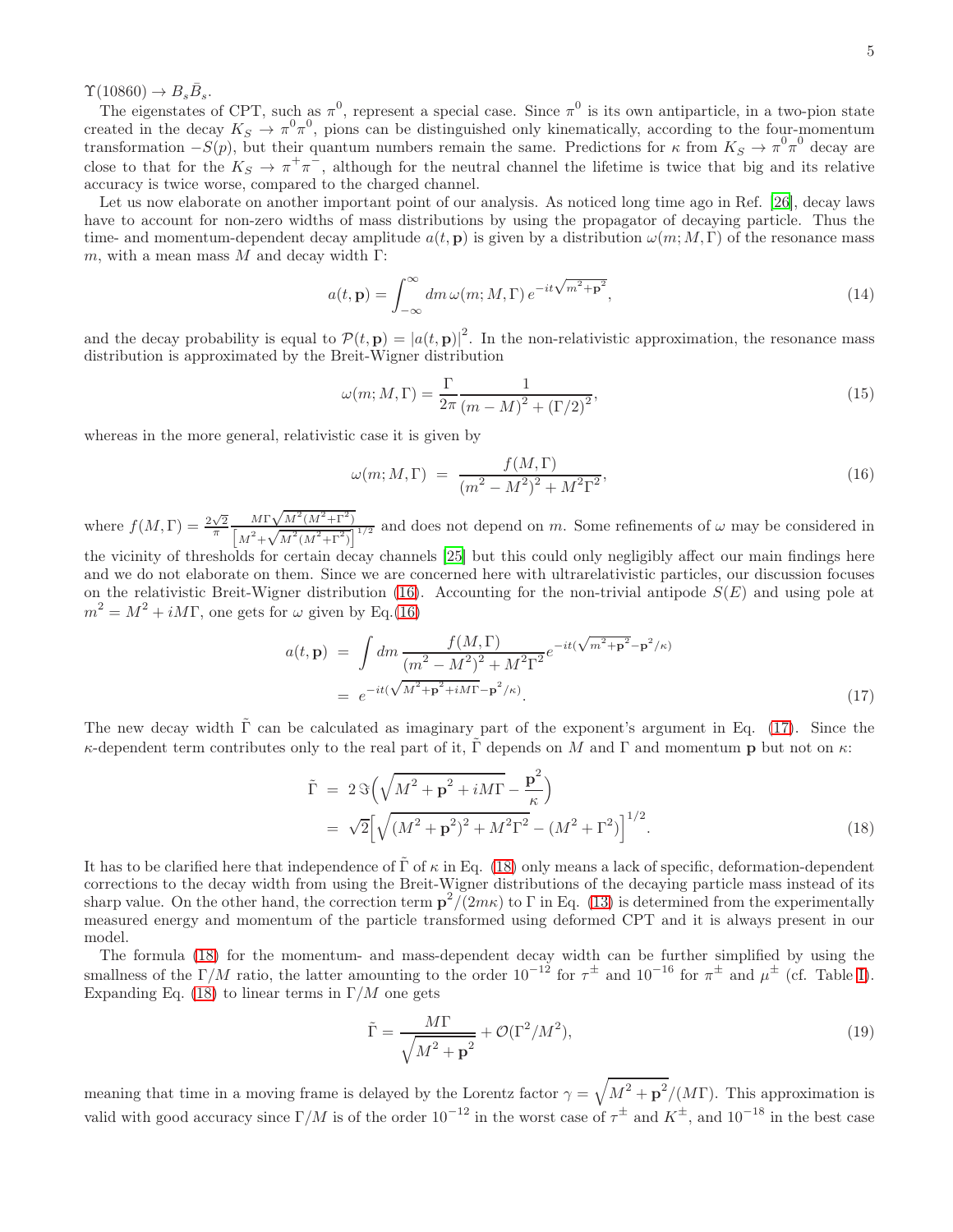of  $\mu^{\pm}$ . It can be checked that terms proportional to  $\Gamma^2/M^2$  scale like  $1/\gamma^4$  thus giving corrections to  $\tilde{\Gamma}$  not exceeding  $10^{-12} - 10^{-16}$  for LHC and  $10^{-16} - 10^{-20}$  for FCC. This means that *possible contributions to the decay time coming* from non-exponential corrections to the decay law are by far smaller than present experimental accuracy and thus we do not need to take them into account in our analysis.

In this paper we derived various bounds that can be set on the deformation parameter  $\kappa$  describing Planckscale relativistic kinematics as characterized by the κ-Poincaré algebra using precision measurements for lifetimes of particles vs. antiparticles. We found that the best bound from current data to be  $\kappa \lesssim (3-4) \times 10^{14}$  GeV obtained for measurements of lifetimes of muons and pions. Using future planned facilities this limit can be pushed up to  $\kappa \lesssim 2 \times 10^{16}$  GeV. We pointed out that there is room for improvement in the sensitivity for measurements of other types of particles. Possible progress in detection techniques leading to better time resolution can move the limits on  $\kappa$ even further. Particularly interesting would be imaging technologies based on femtosecond lasers that could hopefully improve time resolutions to be  $\sim$  1 fs [\[28](#page-6-6)].

## Acknowledgment

The work of WW is supported by the Polish National Science Centre project number 2017/26/M/ST2/00697. For JKG, this work was supported by funds provided by the Polish National Science Center, project numbers 2017/27/B/ST2/01902 and 2019/33/B/ST2/00050.

- <span id="page-5-0"></span>[1] M. Arzano, J. Kowalski-Glikman and W. Wislicki, Phys. Lett. B 794, 41-44 (2019) [arXiv:1904.06754 [hep-ph]].
- <span id="page-5-1"></span>[2] R. F. Streater and A. S. Wightman, "PCT, spin and statistics, and all that," Princeton, USA: Princeton Univ. Pr. (2000) 207 p.
- <span id="page-5-2"></span>[3] V. A. Kostelecky and N. Russell, "Data Tables for Lorentz and CPT Violation," Rev. Mod. Phys. 83, 11 (2011) [arXiv:0801.0287 [hep-ph]].
- <span id="page-5-3"></span>[4] KLOE Collaboration: D. Babusci et al., "Test of CPT and Lorentz symmetry in entangled neutral kaons with the KLOE experiment," Phys. Lett. B 730, 89 (2014) [arXiv:1312.6818 [hep-ex]].
- <span id="page-5-4"></span>[5] M. Arzano and J. Kowalski-Glikman, "Deformed discrete symmetries," Phys. Lett. B 760 (2016) 69 doi:10.1016/j.physletb.2016.06.048 [arXiv:1605.01181 [hep-th]].
- <span id="page-5-5"></span>[6] J. Lukierski, H. Ruegg, A. Nowicki and V. N. Tolstoi, "Q deformation of Poincare algebra," Phys. Lett. B 264 (1991) 331.
- [7] J. Lukierski, A. Nowicki and H. Ruegg, "New quantum Poincare algebra and k deformed field theory," Phys. Lett. B 293 (1992) 344.
- <span id="page-5-6"></span>[8] J. Lukierski and H. Ruegg, "Quantum kappa Poincare in any dimension," Phys. Lett. B 329 (1994) 189 doi:10.1016/0370- 2693(94)90759-5 [hep-th/9310117].
- [9] J. Lukierski, H. Ruegg and W. J. Zakrzewski, "Classical quantum mechanics of free kappa relativistic systems," Annals Phys. 243 (1995) 90 [hep-th/9312153].
- <span id="page-5-7"></span>[10] S. Majid and H. Ruegg, "Bicrossproduct structure of kappa Poincare group and noncommutative geometry," Phys. Lett. B 334, 348 (1994) [hep-th/9405107].
- <span id="page-5-8"></span>[11] J. Kowalski-Glikman, "De sitter space as an arena for doubly special relativity," Phys. Lett. B 547 (2002) 291 [hepth/0207279].
- <span id="page-5-9"></span>[12] J. Kowalski-Glikman and S. Nowak, "Doubly special relativity and de Sitter space," Class. Quant. Grav. 20, 4799 (2003) doi:10.1088/0264-9381/20/22/006 [hep-th/0304101].
- <span id="page-5-10"></span>[13] M. Arzano, A. Bevilacqua, J. Kowalski-Glikman, G. Rosati, J. Unger, "κ-deformed quantum field theory – I: Free complex scalar field," [arXiv:2020.xxxxx [hep-th]].
- <span id="page-5-11"></span>[14] J. Kowalski-Glikman and S. Nowak, "Doubly special relativity theories as different bases of kappa Poincare algebra," Phys. Lett. B 539 (2002), 126-132 doi:10.1016/S0370-2693(02)02063-4 [arXiv:hep-th/0203040 [hep-th]].
- <span id="page-5-12"></span>[15] A. Borowiec and A. Pachol, "Classical basis for kappa-Poincare algebra and doubly special relativity theories," J. Phys. A 43, 045203 (2010) [arXiv:0903.5251 [hep-th]].
- <span id="page-5-13"></span>[16] J. Kowalski-Glikman, "A short introduction to κ-deformation," Int. J. Mod. Phys. A 32 (2017) no.35, 1730026 doi:10.1142/S0217751X17300265 [arXiv:1711.00665 [hep-th]].
- <span id="page-5-14"></span>[17] https://home.cern/science/accelerators/future-circular-collider

[\[4](#page-5-3)]

- <span id="page-5-15"></span>[18] LHCb Collaboration: R. Aaij et al., "Search for violations of Lorentz invariance and CPT symmetry in  $B_{(s)}^0$  mixing," Phys. Rev. Lett. 116, 241601 (2016), doi:10.1103/PhysRevLett.116.24160 [1603.04804 [hep-ex]]
- [19] BaBar Collaboration: B. Aubert et al., "Search for CPT and Lorentz violation in  $B^0 \overline{B}^0$  oscillations with dilepton events ," Phys. Rev. Lett. 100, 131802 (2008), doi:10.1103/PhysRevLett.100.131802 [0711.2713 [hep-ex]]
- [20] D0 Collaboration: V.M. Abazov et al., "Search for Violation of CPT and Lorentz Invariance in  $B_{(s)}^0$  Meson Oscillations," Phys. Rev. Lett. 115, 161601 (2005), doi: 10.1103/PhysRevLett.115.161601 [1506.04123 [hep-ex]]